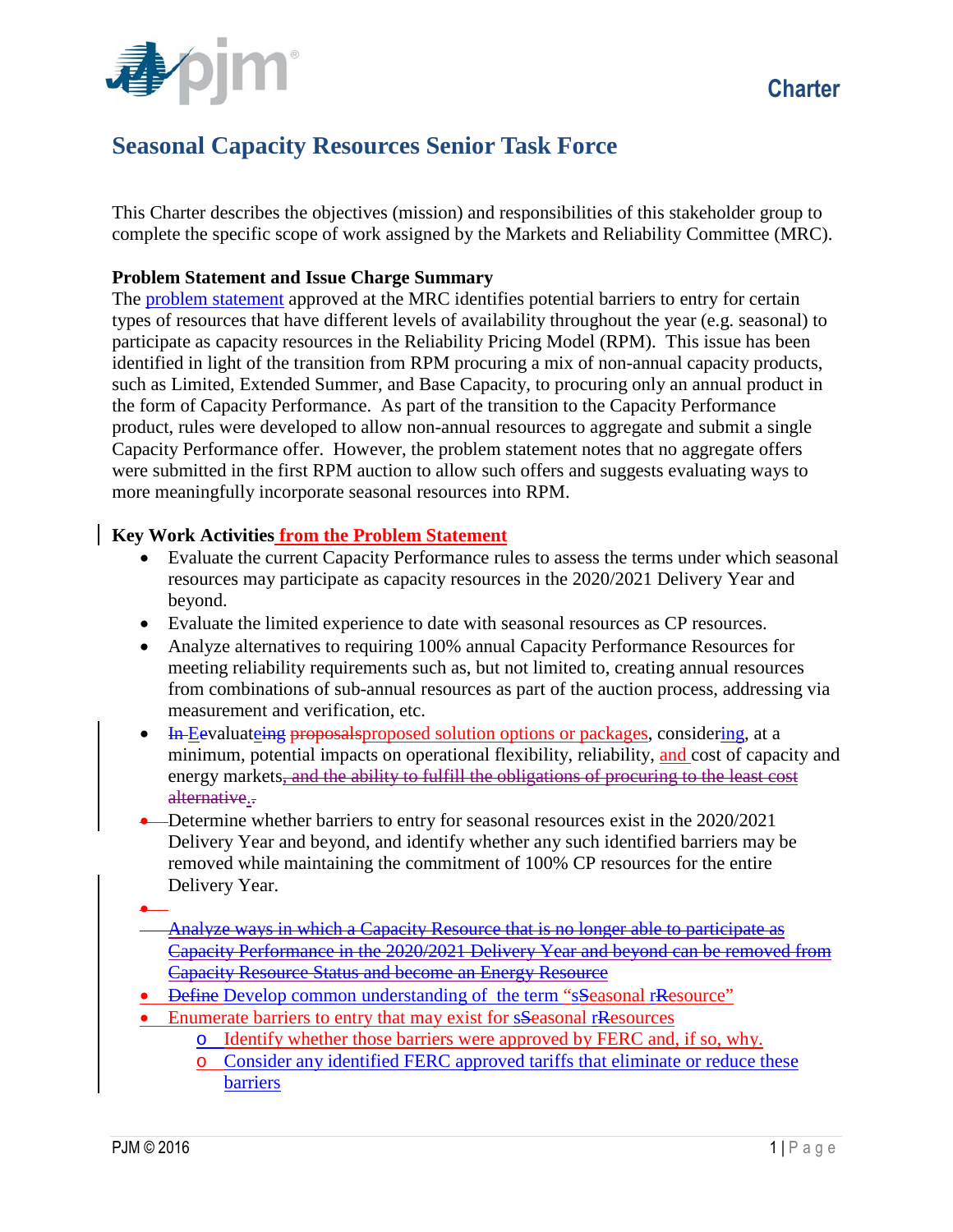

- For any proposed solution options or packages, compare obligations and payments of all capacity resource technologies to assure no undue discrimination
- Develop a common understanding of "meaningful incorporation" of seasonal resources. What level of incorporation is "meaningful?"
- Assess any proposed solution options or packages for its effect upon the fulfillment of federal and state-public policy obligations.

# **Expected Deliverables**

- Education and analysis on the ability for seasonal resources to participate as Capacity Performance.
- Analysis of alternatives for solutions addressing rules and requirements for seasonal resources to participate in RPM.
- Tariff (OATT) and Manual 18 (Capacity Market Operations) updates to reflect any decisions taken that would modify the status quo.

#### **Deadlines to Consider**

- If any solution options or solution packages would cause modification to the Delivery Year Planning Parameters, solution must be approved by the first week of February.
- Any solution adopted should be approved by stakeholder and FERC, if necessary, by the 2017 BRA for Delivery Year 2020/2021

# **Decision-Making Method**

Tier 1, Consensus on a single proposal

#### **Administration**

Group name: Seasonal Capacity Resources Senior Task Force Parent committee: Markets and Reliability Committee (MRC) Facilitator/Chair: Scott Baker Secretary: Joe Callis, Bhavana Keshavamurthy Webpage:<http://www.pjm.com/committees-and-groups/task-forces/scrstf.aspx> Meeting frequency: Approximately twice a month

Expected overall duration of work: 6 months

- The Seasonal Capacity Resources Senior Task Force (SCRSTF) shall base its activities by the rules and protocols found in the PJM Stakeholder Process Manual (M-34).
- The group will accomplish the scope of work identified above, and only that work.
- Approval from the parent Standing Committee will be sought before engaging in any activity outside this scope.
- The group will periodically report progress on its chartered scope of work to its parent Standing Committee.
- Meeting minutes and all meeting materials will be published on the PJM web site.
- The group will prepare a final report (the Consensus Proposal Report or Proposal Alternatives Report, whichever is applicable). This report will constitute its